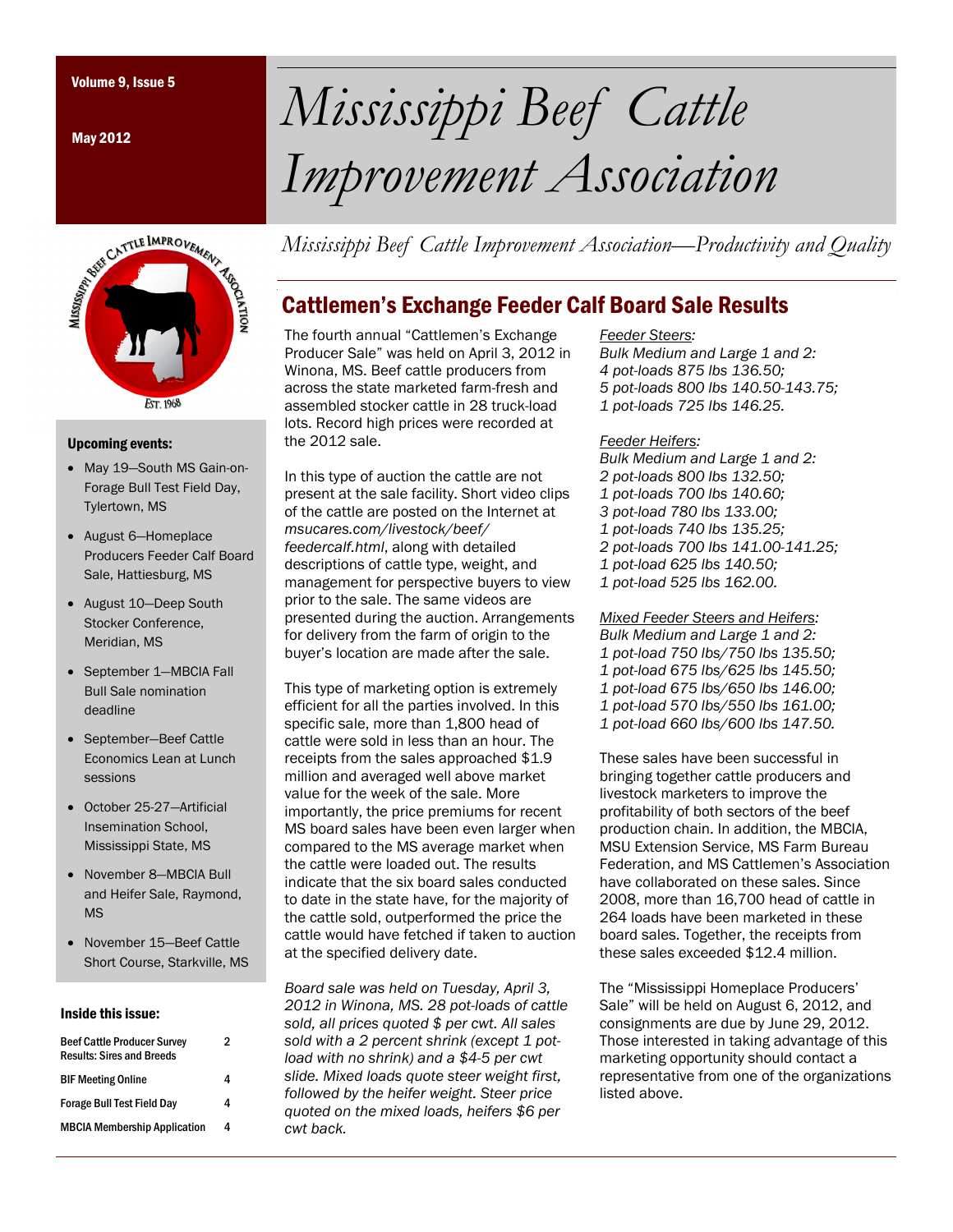| <b>MISSISSIPPI STATE</b><br>UNIVERSITY.<br><b>EXTENSION SERVICE</b><br>Beef Callie Producer Survey; Cow-Call & Steeker          |                |    | <b>CALIFORNIA</b> |
|---------------------------------------------------------------------------------------------------------------------------------|----------------|----|-------------------|
| 6. Information About Your Calife Oceration                                                                                      |                |    |                   |
|                                                                                                                                 | $\overline{1}$ |    |                   |
| For the following questions steady consider the most likely posumers during the previous 3 years of production.                 |                |    |                   |
| 1. What intermation severon do you use to make decisions on your eatle operation? (Rank up to three, furter, [casecond, ]whinds |                |    |                   |
|                                                                                                                                 |                | Þ  |                   |
| <b>Restricts associate interestings</b>                                                                                         |                |    |                   |
| Callenger Association                                                                                                           |                |    |                   |
| <b>Cultivation recognized</b>                                                                                                   |                |    |                   |
| Food etale                                                                                                                      | u              | ٠  | u                 |
| <b>Internet</b>                                                                                                                 |                |    |                   |
| Other producers                                                                                                                 |                | ×. | ر                 |
| <b>Great courses here have</b>                                                                                                  |                |    |                   |
| <b>Valentiarian</b>                                                                                                             |                |    |                   |
| Other                                                                                                                           |                |    |                   |
| 2. What behavings do you use to worke interesting for your cally constitue? Mank up to three, finited, 2xacoond, 3x00nd.        |                |    |                   |
|                                                                                                                                 |                | ï  | ×                 |
| Petitival computer                                                                                                              |                |    |                   |
| Great shows in this dealer                                                                                                      |                |    | ÷                 |
| Pagasta                                                                                                                         |                |    |                   |
| Tacher                                                                                                                          |                |    |                   |

The MBCIA sponsored prizes to encourage participation in the recent beef cattle producer survey

### Beef Cattle Producer Survey Results: Sires and Breeds

In 2011, the Mississippi Beef Cattle Improvement Association sponsored prizes as an incentive for beef cattle producers in the state to participate in a comprehensive survey of beef cattle production. The survey was designed and implemented by the Mississippi State University Extension Service.

The objective of the survey was to obtain an updated assessment of production, marketing, and information gathering practices on beef cattle operations.

The survey was conducted during May and June 2011 as an online survey with a

printed option. Survey respondents were asked to base their responses on the previous 3 years of production.

In addition to the 79 Mississippi respondents, 115 respondents from other Southeast U.S. states completed the survey. These states (number of respondents) were as follows: Alabama (76), Arkansas (1), Florida (19), Georgia (11), Louisiana (3), North Carolina (1), South Carolina (2), and Tennessee (2).

Survey results concerning herd sire purchasing decisions and breed use are presented here.

#### How much are you willing to pay for a herd sire?



What breeds of bulls do you use for breeding purposes? (Indicate up to 3 breeds.)

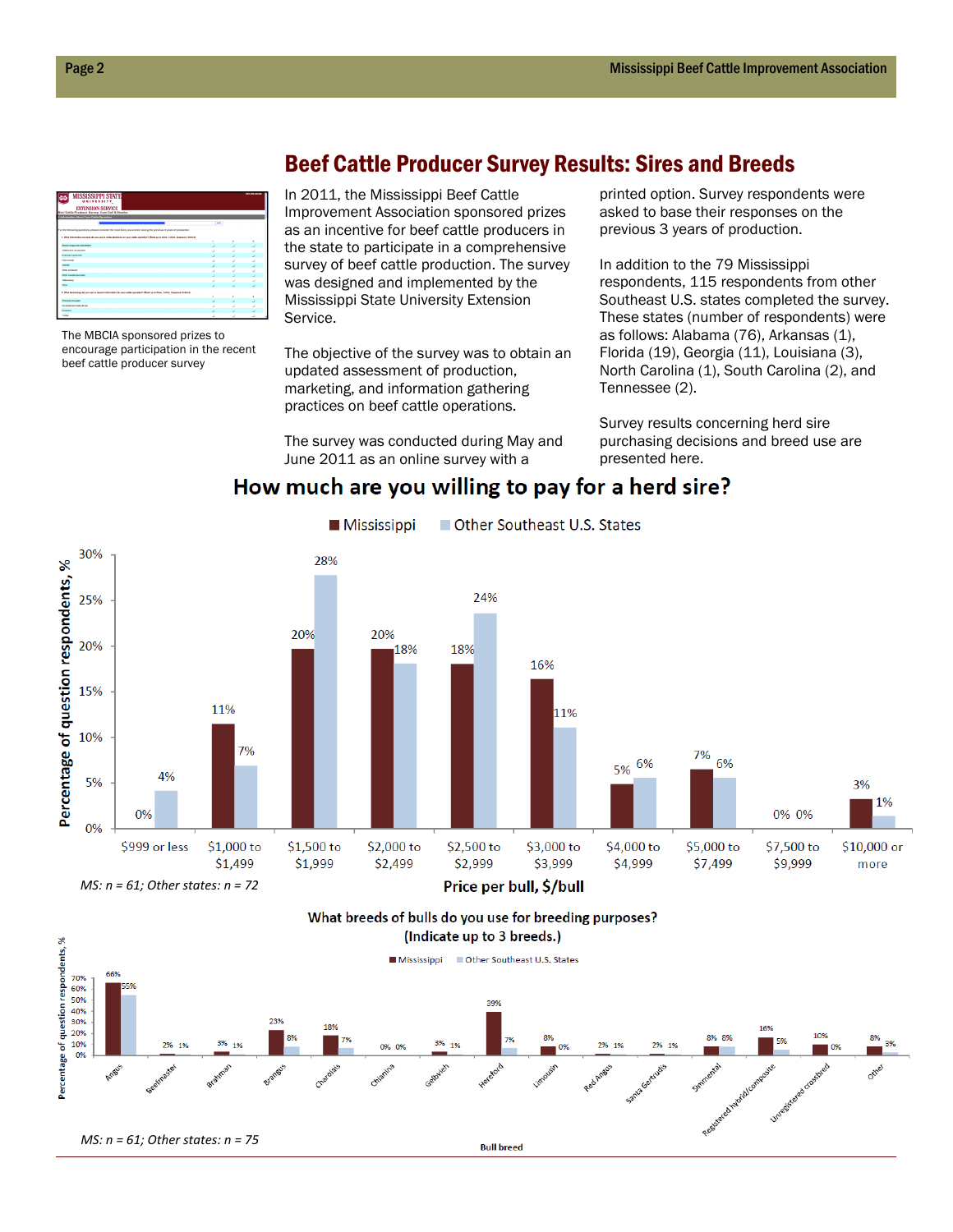

## Producer Survey Results (Cont.)

Rate your consideration of the following when purchasing a herd sire. (Do not consider = 1 to Consider heavily = 10)



*MS: n = 58; Other states: n = 67*

Herd sire purchase criteria



## What is the geographic source of your herd sires?